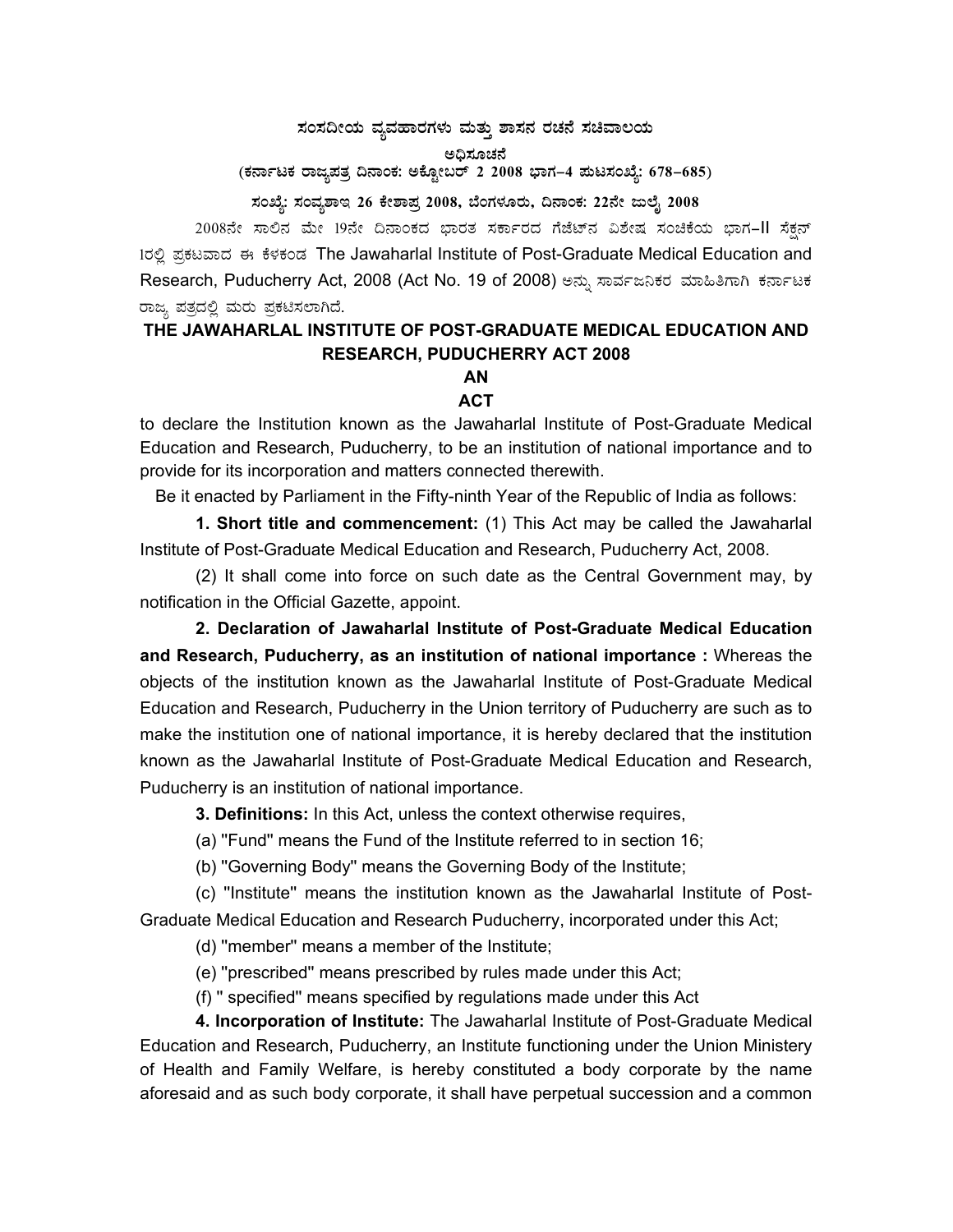seal with power, subject to the provisions of this Act, to acquire, hold and dispose of property and to contract and shall, by that name, sue and be sued.

**5. Composition of Institute :** (1) The Institute shall consist of the following members, namely:

 (a) Secretary to the Government of India in the Ministry or Department of Health and Family Welfare ex officio;

(b) the Vice-Chancellor of the Puducherry University, ex officio;

 (c) the Vice-Chancellor of the Tamil Nadu Dr. M.G.R Medical University, Tamil Nadu, ex officio;

(d) the Director-General of Health Services, Government of India ex officio;

(e) the Director of the Institute, ex officio;

(f) Chief Secretary, Government of Puducherry, ex officio;

 (g) Secretary to the Government of India or his nominee (not below the rank of Joint Secretary) in the Department of Expenditure, Ministry of Finance ex officio-

 (h) Secretary to the Government of India or his nominee (not below the rank of Joint Secretary) in the Department of Higher Education, Ministry of Human Resource Development, ex officio;

 (i) seven persons of whom one shall be a non-medical scientist representing the Indian Science Congress Association, to be nominated by the Central Government in such manner as may be prescribed;

 (j) four representatives of the medical faculties of Indian Universities to be nominated by the Central Government in such manner as may be prescribed; and

 (k) three Members of Parliament of whom two shall be elected from among themselves by the members of the House of the People and one from among themselves by the members of the Council of States.

 (2) It is hereby declared that the office of member of the Institute shall not disqualify its holder for being chosen as, or for being, a member of either House of Parliament.

**6. Term of office of, and vacancies among members:**(1) Save as otherwise provided in this section, the term of office of a member shall be five years from the date of his nomination or election.

 (2) The term of office of a member elected under clause (k) of sub-section (1) of section 5 shall come to an end soon as he becomes a Minister or Minister of State or Deputy Minister or the Speaker or the Deputy Speaker of Lok Sabha or the Deputy Chairman of Rajya Sabha or ceases to be a member of the House from which he was elected.

 (3) The term of office of an ex officio member shall continue so long as he holds the office by virtue of which he is such a member.

 (4) The term of office of a member nominated or elected to fill a casual vacancy shall continue for the remainder of the term of the member in whose place he is nominated or elected.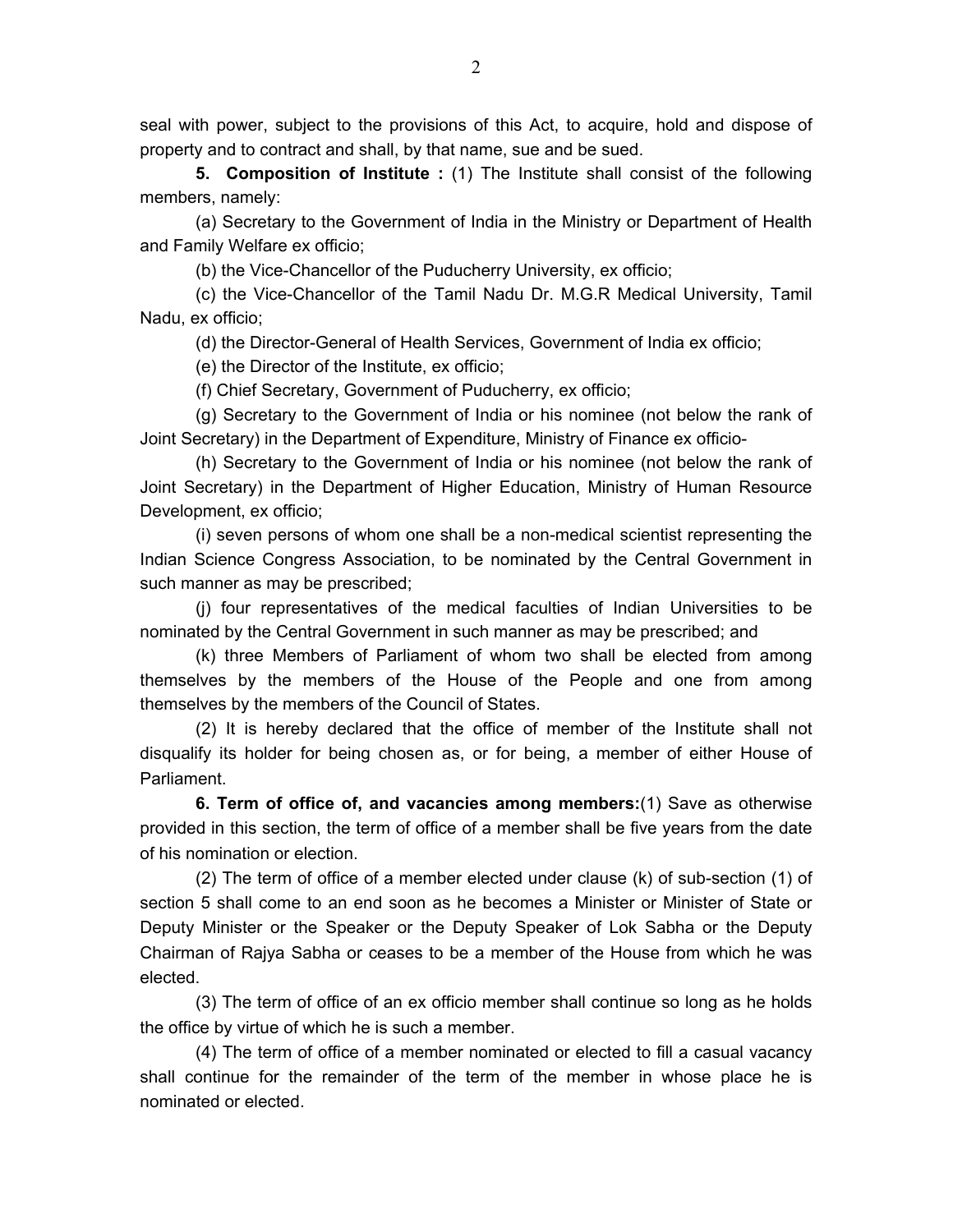(5) An out-going member other than a member elected under clause (k) of subsection (1) of section 5 shall continue in office until another person is nominated as a member in his place or for a period of three months, whichever is earlier;

 Provided that the Central Government shall nominate a member in place of an out-going member within the said period of three months.

(6) An out-going member shall be eligible for re-nomination or re-election.

 (7) A member may resign his office by writing under his hand addressed to the Central Government but he shall continue in office until his resignation is accepted by that Government.

 (8) The manner of filling vacancies among members shall be such as may be prescribed.

**7. President of Institute, his powers and functions :** (1) There shall be a President of the Institute who shall be nominated by the Central Government from among the members other than the Director of the Institute.

 (2) The President shall exercise such powers and discharge such functions as are laid down in this Act or as may be prescribed.

**8. Allowances of President and members:** The President and other members shall receive such allowances from the Institute as may be prescribed.

**9. Meetings of Institute :** The Institute shall hold its first meeting at such time and place as may be appointed by the Central Government and shall observe such rules of procedure in regard to the transaction of business at the first meeting as may be laid down by that Government; and thereafter, the Institute shall meet at such times and places and observe such rules of procedure in regard to the transaction of business including quorum at its meetings as may be specified.

**10. Governing Body and other committees of Institute:** (1) There shall be a Governing Body of the Institute which shall be constituted by the Institute in such manner as may be specified:

 Provided that the number of persons who are not members of the Institute shall not exceed one-third of the total membership of the Governing Body.

 (2) The Governing Body shall be the executive committee of the Institute and shall exercise such powers and discharge such functions as the Institute may specify in this behalf.

 (3) The President of the Institute shall be the Chairperson of the Governing Body and as Chairperson thereof he shall exercise such powers and discharge such functions as may be specified.

 (4) The procedure to be followed in exercise of its powers and discharge of its functions by the Governing Body, and the term of office of, and the manner of filling vacancies among the members of the Governing Body shall be such as may be specified.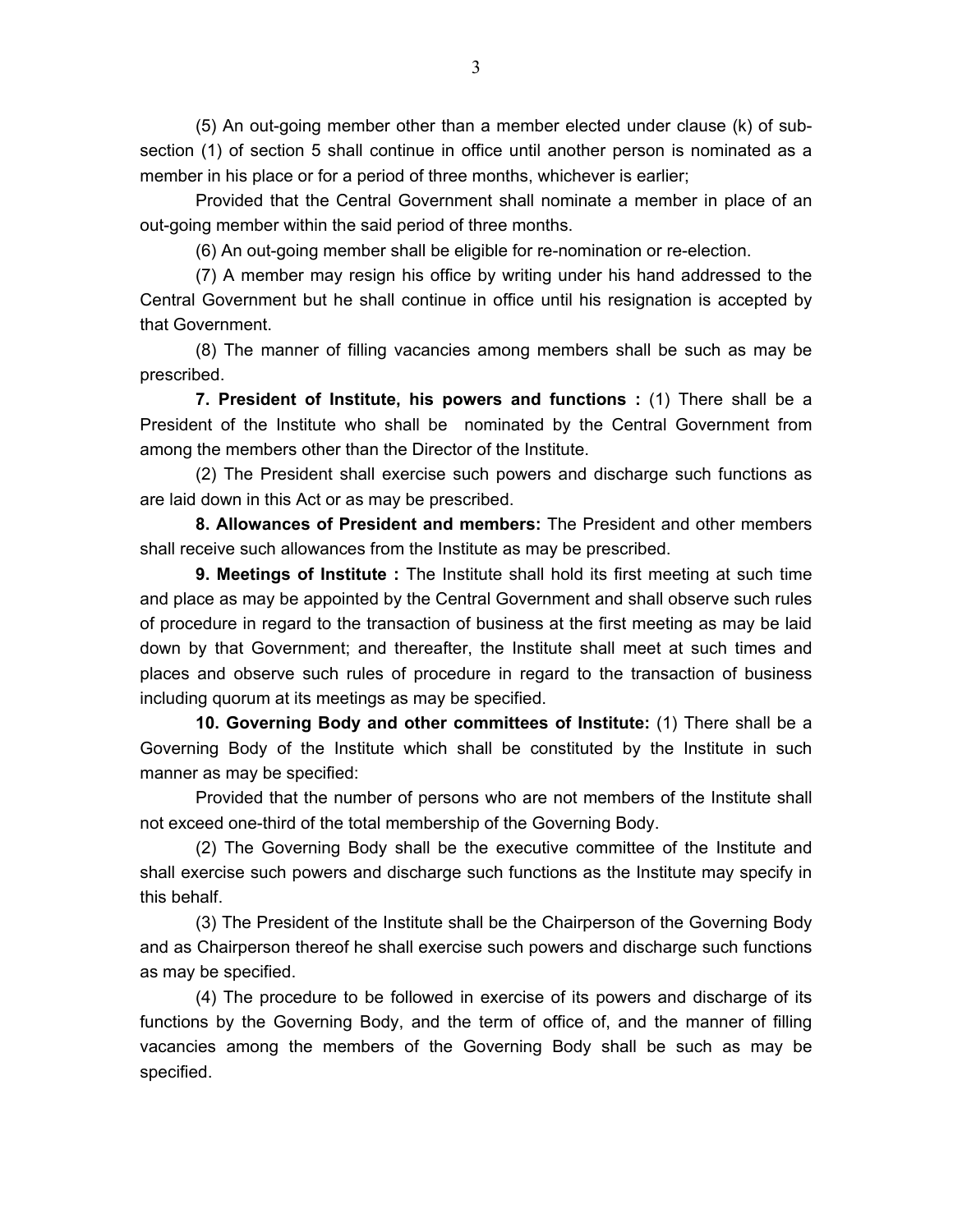(5) Subject to such control and restrictions as may be prescribed, the Institute may constitute as many standing committees and as many ad hoc committees as it thinks fit for exercising any power or discharging any function of the Institute or for inquiring into, or reporting or advising upon, any matter which the Institute may refer to them.

 (6) The Chairperson and members of the Governing Body and the Chairperson and the members of a standing committee or an ad hoc committee shall receive such allowances, as may be specified.

**11. Staff of Institute :** (1) There shall be a chief executive officer of the Institute who shall be designated as the Director of the Institute and shall, subject to such rules as may be prescribed, be appointed by the Institute:

 Provided that the first Director of the Institute shall be appointed by the Central Government.

 (2) The Director shall act as the Secretary to the Institute as well as the Governing Body.

 (3) The Director shall hold office for a term of five years from the date on which he enters upon his office or until he attains the age of sixty-five years, whichever is earlier.

 (4) The Director shall exercise such powers and discharge such functions as may be specified, or as may be delegated to him by the Institute or the President of the Institute or the Governing Body or the Chairperson of the Governing Body.

 (5) Subject to such rules as may be prescribed, the Institute may appoint such number of other officers and employees as may be necessary for the exercise of its powers and discharge of its functions and may determine the designations and grades of such other officers and employees.

 (6) Subject to such rules as may be prescribed, the Director and other officers and employees of the Institute shall be entitled to such salary and allowances and shall be governed by such conditions of service in respect of leave, pension, provident fund and other matters as may be specified.

**12. Objects of Institute** : The objects of the Institute shall be-

 (a) to develop patterns of teaching in undergraduate and postgraduate medical education in all its branches so as to demonstrate a high standard of medical education;

 (b) to bring together, as far as may be, in one place educational facilities of the highest order for the training of personnel in all important branches of health activity; and

 (c) to attain self-sufficiency in postgraduate medical education to meet the country's needs for specialists and medical teachers.

**13. Functions of Institute :** With a view to the promotion of the objects specified in section 12, the Institute may-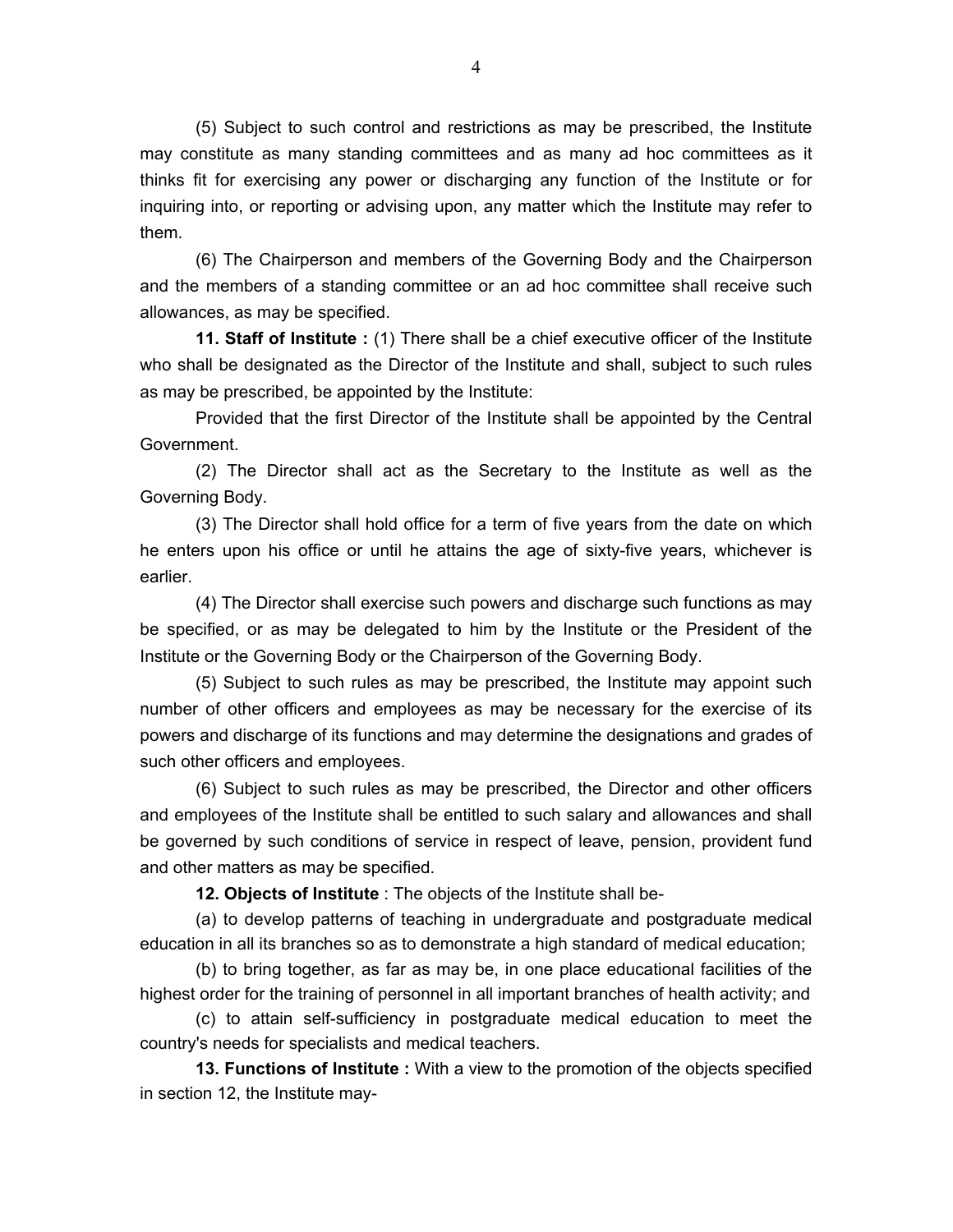(a) provide for undergraduate and postgraduate teaching in the science of modern medicine and other allied sciences, including physical and biological sciences;

(b) provide facilities for research in various branches of such scineces;

(c) provide for the teaching of humanities;

 (d) conduct experiments in new methods of medical education, both undergraduate and postgraduate, in order to arrive at satisfactory standards of such education;

 (e) specify courses and curricula for both undergraduate and postgraduate studies;

 (f) notwithstanding anything contained in any other law for the time being in force, establish and maintain-

 (i) one or more medical colleges with different departments, including a department of preventive and social medicine, sufficiently staffed and equipped to undertake not only undergraduate medical education but also postgraduate medical education in different subjects,

(ii) one or more well-equipped hospitals,

 (iii) a dental college with such institutional facilities for the practice of dentistry and for the practial traning of students as may be necessary.

(iv) a nursing college sufficiently staffed and equipped for the training of nurses,

 (v) rural and urban health organisations which will form centres for the field training of the medical, dental and nursing students of the Institute as well as for research into community health problems, and

 (vi) other institutions for the training of different types of health workers, such as physiotherapists, occupational therapists, pharmacists, drug analysts and medical technicians of various kinds;

(g) train teachers from different medical colleges in India;

 (h) hold examinations and grant such degrees, diplomas and other academic distinctions and titles in undergraduate and postgraduate medical education as may be laid down in the regulations;

 (i) institute, and appoint persons to, professorships, readerships, lecturerships and posts of any description in accordance with regulations;

 (j) receive grants from the Government and gifts, donations, benefactions, bequests and transfers of properties, both movable and immovable, from donors, benefactors, testators or transferors, as the case may be;

 (k) deal with any property belonging to, or vested in, the Institute in any manner which is considered necessary for promoting the objects specified in section 12;

 (l) demand and receive with the prior approval of the Central Government such fees and other charges as may be specified;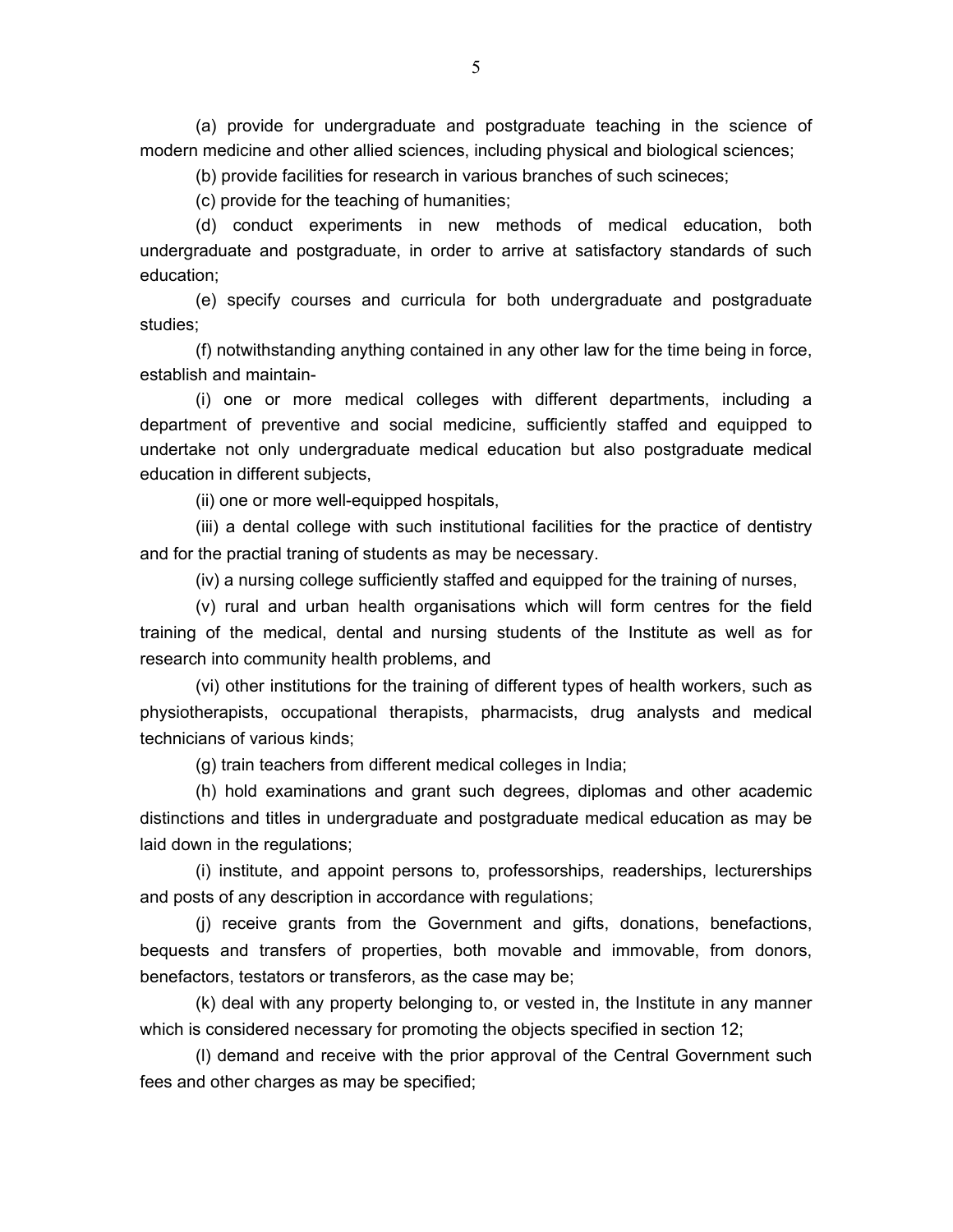Provided that such fees and other charges payable by the students shall in no case exceed the fees and other charges specified by a medical Institute of the Central Government;

 (m) reserve at least twenty seats out of every seventy-five seats in undergraduate courses in the institute for local applicants;

 (n) provide free treatment to the poor patients in the same manner as are being provided by a medical Institute of the Central Government;

 (o) construct quarters for its staff and allot such quarters to the staff in accordance with such regulations as may be made in this behalf;

 (p) borrow money, with the prior approval of the Central Government, on the security of the property of the Institute;

 (q) do all such other acts and things as may be necessary to further the objects specified in section 12.

**14. Vesting of property :** The properties of the Jawaharlal Institute of Post-Graduate Medical Education and Research, Puducherry which vested in the Central Government shall, on the commencement of this Act, vest in the Institute.

**15. Payment to Institute :** The Central Government may, after due appropriation made by Parliament by law in this behalf, pay to the Institute in each financial year such sums of money and in such manner as may be considered necessary by that Government for the exercise of its powers and discharge of its functions under this Act.

**16. Fund of Institute :** (1) The Institute shall maintain a Fund to which shall be credited-

(a) all moneys provided by the Central Government;

(b) all fees and other charges received by the Institute;

 (c) all moneys received by the Institute by way of grants, gifts, donations, benefactions, bequests or transfers; and

 (d) all moneys received by the Institute in any other manner or from any other source.

 (2) All moneys credited to the Fund shall be deposited in such banks or invested in such manner as the Institute may ,with the approval of the Central Government, decide.

 (3) The Fund shall be applied towards meeting the expenses of the Institute including expenses incurred in the exercise of its powers and discharge of its functions under section 13.

**17. Budget of Institute :** The Institute shall prepare in such form and at such time every year a budget in respect of the financial year next ensuing showing the estimated receipts and expediture of the Institute and shall forward to the Central Government such number of copies thereof as may be prescribed.

**18. Accounts and audit :** (1) The Institute shall maintain proper accounts and other relevant records and prepare an annual statement of accounts including the balance-sheet in such form as the Central Government may, by rules prescribe, and in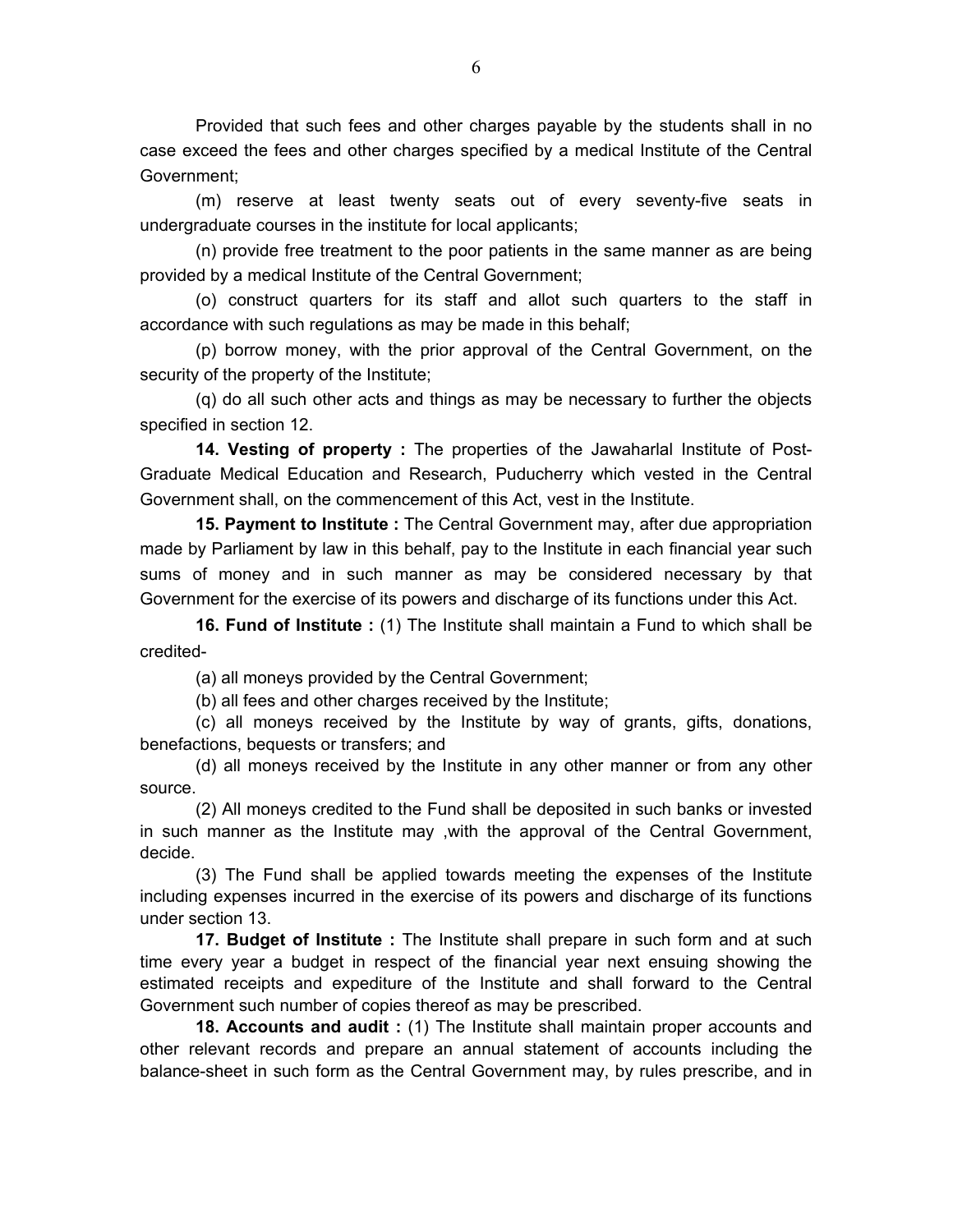accordance with such general directions as may be issued by that Government, in consultation with the Comptroller and Auditor-General of India.

 (2) The accouns of the Institute shall be audited by the Comptroller and Auditor-General of India and any expenditure incurred by him in connection with such audit shall be payable by the Institute to the Comptroller and Auditor-General of India.

 (3) The Comptroller and Auditor-General of India and any person appointed by him in connection with the audit of the accounts of the Institute shall have the same rights, privileges and authority in connection with such audit as the Comptroller and Auditor-General of India has in connection with the audit of the Government accounts and, in particular, shall have the right to demand the production of books, accounts, connected vouchers and other documents and papers and to inspect the offices of the Institute as well as of the institutions established and maintained by it.

 (4) The Accounts of the Institute as certified by the Comptroller and Auditor-General of India or any other person appointed by him in this behalf together with the audit report thereon shall be forwarded annually to the Central Government and that Government shall cause the same to be laid before both Houses of Parliament.

**19. Annual report :** The Institute shall prepare for every year a report of its activities during that year and submit the report to the Central Government in such form and on or before such date as may be prescribed and a copy of this report shall be laid before both Houses of Parliament within one month of its receipt.

**20. Pension and provident funds :** (1) The Institute shall constitute for the benefit of its officers, teachers and other employees in such manner and subject to such conditions as may be specified by regulations, such pension and provident funds as it may deem fit.

 (2) Where any such pension or provident fund has been constituted the Central Government may declare that the provisions of the Provident Funds Act, 1925 shall apply to, such fund as if it were a Government Provident Fund.

**21. Authentication of orders and instruments of Institute :** All orders and decisions of the Institute shall be authenticated by the signature of the Director or any other member authorised by the Institute in this behalf and all other instruments shall be authenticated by the signature of such officers as may be authorised by the Institute.

**22. Acts and proceedings not to be invalidated by vacancies etc** : No act done or proceeding taken by the Institute, Governing Body or any standing or ad hoc committee under this Act shall be questioned on the ground merely of the existence of any vacancy in, or defect in the constitution of, the Institute, Governing Body or such standing or ad hoc committee.

**23. Grant of medical degrees, diplomas, etc., by Institute :** Notwithstanding anything contained in any other law for the time being in force, the Institute shall have the power to grant medical, dental, nursing degrees, diplomas and other academic distinctions and titles under this Act.

**24. Recognition of medical qualifications granted by Institute :**Notwithstanding anything contained in the Indian Medical Council Act, 1956 (102 of 1956) the Dentist Act, 1948 (16 of 1948) the Indian Nursing Council Act, 1947 (48 of 1947) the Medical degrees and diplomas. dental degrees and nursing degrees granted by the Institute under this Act shall be recognised medical qualifications for the purposes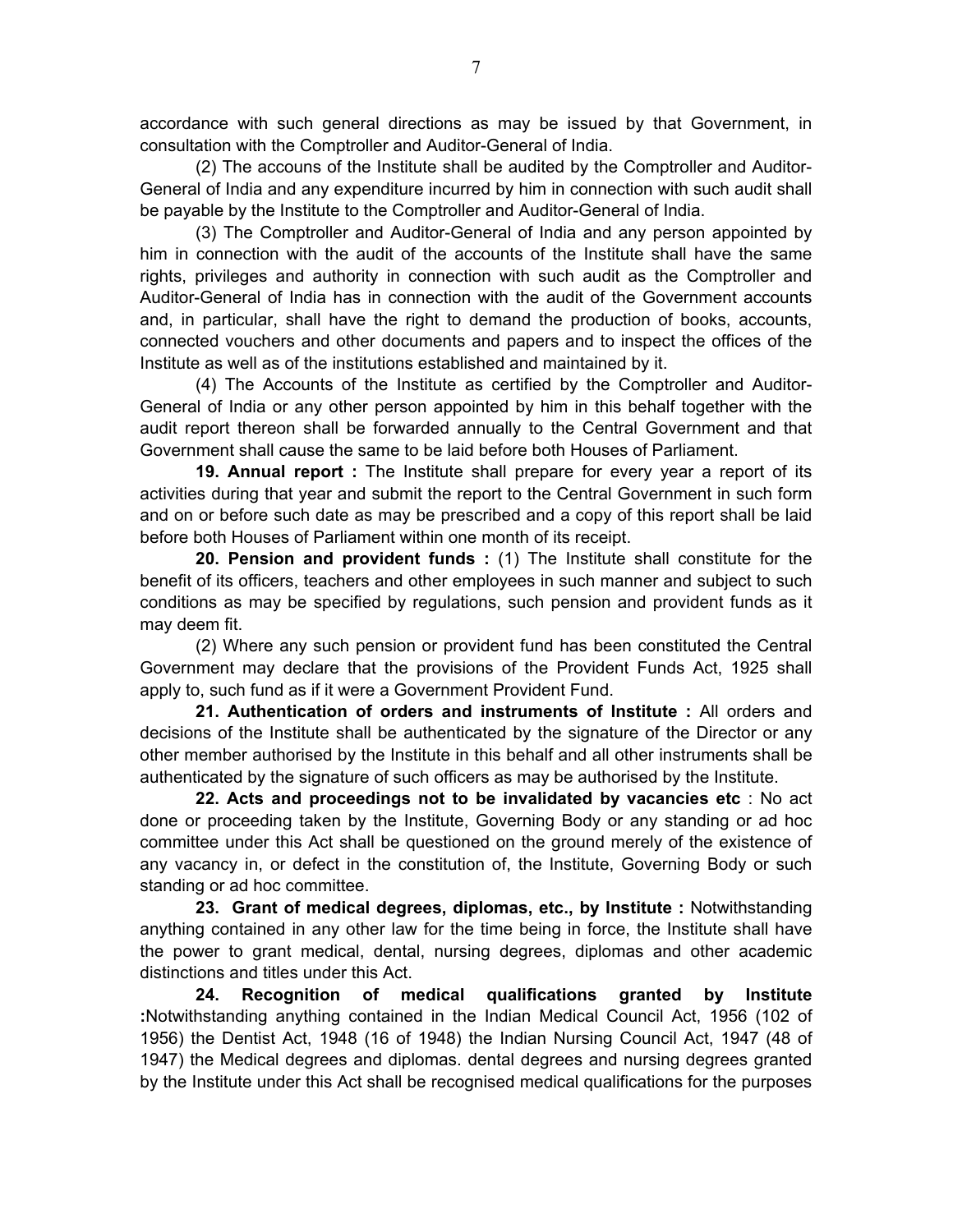of the Acts aforesaid and shall be deemed to be included in the Schedules to the respective Acts.

**25. Control by Central Government :** The Institute shall carry out such directions as may be issued to it from time to time by the Central Government for the efficient administration of this Act.

**26. Resolution of differences :** If in, or in connection with the exercise of its powers and discharge of its functions by the Institute under this Act, any dispute arises between the Institute and the Central Government, the decision of the Central Government thereon shall be final.

**27. Returns and information :** The Institute shall furnish to the Central Government such reports, returns and other information as that Government may require from time to time.

**28. Transfer of service of existing employees :** (1) On and from the date of commencement of this Act, every pmployee holding a post in the Jawaharlal Institute of Post-Graduate Medical Education and Research, Puducherry before that date, shall hold the post in the Institute by the same tenure, and upon the same terms and conditions of service including remuneration, leave, provident fund, retirement and other terminal benefits as he would have held such post as if this Act had not been passed and shall continue to do so as an empoloyee of the Institute for a period of one year from the date of the commencement of this Act, unless he, within the said period of one year, opts not to be an employee of the Institute or until his tenure, remuneration or other terms and conditions of service are duly altered by the regulations:

 Provided that the officers of the Jawaharlal Institute of Post-Graduate Medical Education and Research, Puducherry belonging to the Central Health Service, who opts to be an employee of the Institute then, his appointment, pay, allowances and other terms and conditions of service shall be such as may be prescribed.

 (2) Every person, who opts not to be an employee of the Institute within the period so specified, shall be governed by the rules and orders as are applicable to the Central Government officers and employees of equivalent rank.

 (3) Subject to the provisions of this section, the tenure, remuneration and other terms and conditions of service including pension of any employee of the Institute shall not be altered to his disadvantage without the previous approval of the Central Government.

**29. Power to make rules :** (1) The Central Government, after consultation with the Institute may by notification in the Official Gazette, make rules to carry out the purposes of this Act;

 Provided that consultation with the Institute, shall not be necessary on the first occasion of making of rules under this section, but the Central Government shall take into consideration the suggestions which the institute may make in relation to the amendment of such rules after they are made.

 (2) In particular, and without prejudice to the generality of the foregoing power, such rules may provide for all or any of the following matters, namely:

 (a) the manner of nomination of members under clauses (j) and (k) of sub-section (l) of section 5;

(b) the manner of filling vacancies under sub-section (8) of section 6;

 (c) the powers and functions to be exercised and discharged by the President of the Institute under section 7;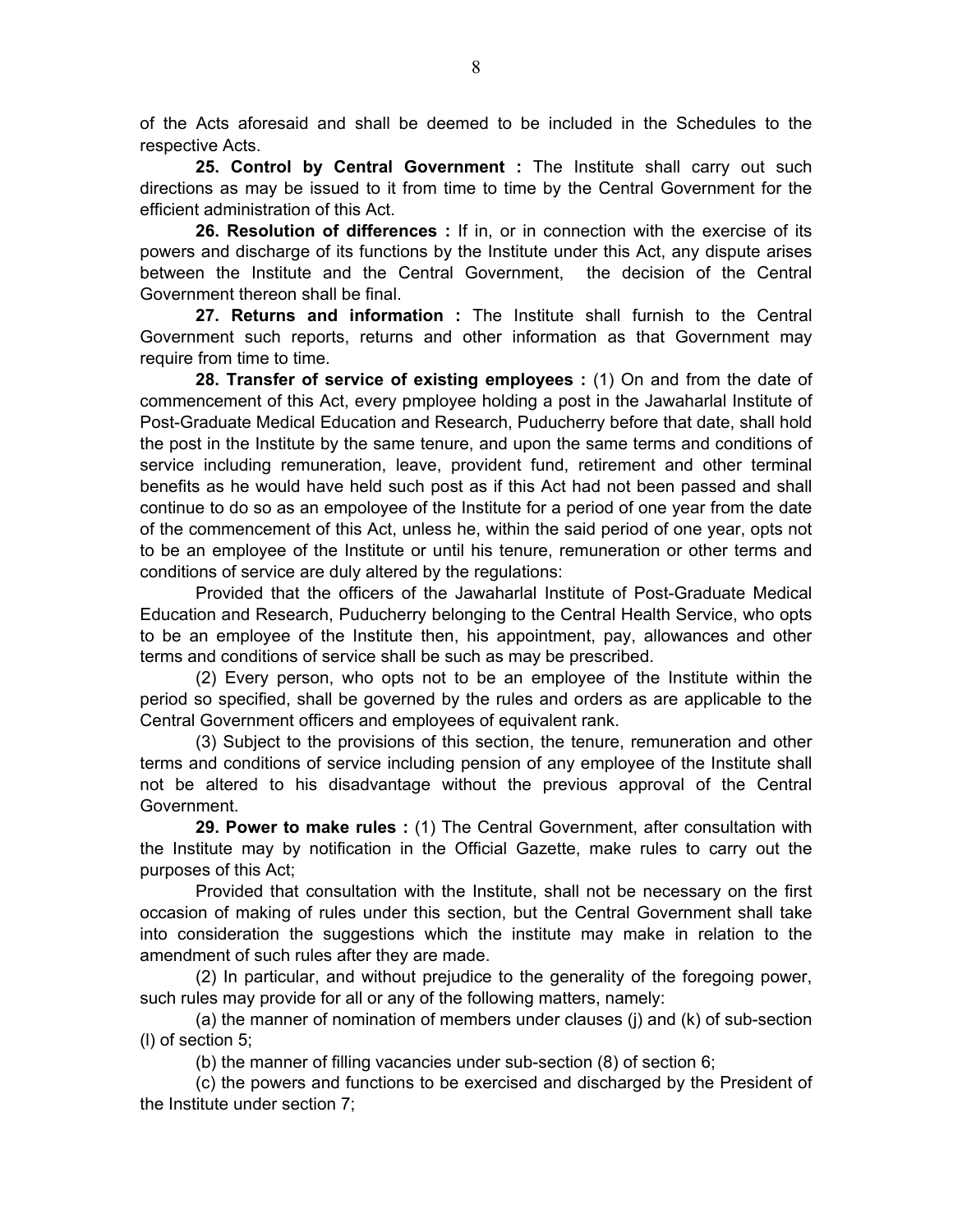(d) the allowances to be paid to the President and other members of the Institute under section 8;

 (e) the control and restrictions in relation to the constitution of standing and ad hoc committees under sub-section (5) of section 10;

 (f) the tenure of office, salaries and allowances and other conditions of service of the Director and other officers and employees of the Institute appointed by the Institute under section 11;

 (g) the form in which, and the time at which, the budgets and reports shall be prepared by the Institute under section 17;

 (h) the form of annual statement of accounts including balance-sheet under subsection (1) of section 18;

(i) the form of annual report under section 19;

(j) any other matter which has to be or may be prescribed by rules.

**30. Power to make regulations :** (1) The Institute with the previous approval of the Central Government may, by notification in the Official Gazette, make regulations consistent with this Act and the rules made thereunder to carry out the purposes of this Act, and without prejudice to the generality of this power, such regulations may provide for-

 (a) the summoning and holding of meetings, other than the first meeting, of the Institute, the time and place where such meetings are to be held and the conduct of business at such meetings under section 9;

 (b) the manner of constituting the Governing Body and standing and ad hoc committees, the term of office of, and the manner of filling vacancies therein, the allowances to be paid to the members and the procedure to be followed by the Governing Body; standing and adhoc committees in the conduct of their business, exercise of their powers, discharge of their functions under section 10;

 (c) the powers and duties of the Director and other officers and employees of the Institute under sub-sections (3) and (4) and other conditions of service under sub-section (5) of section 11;

(d) the power of the Institute under section 13, to specify-

(i) courses and curricula for undergraduate and postgraduate studies;

 (ii) hold examination and grant degrees, diplomas and other academic distinctions and titles under clause (h)

 (iii) the professorships, readerships, lecturerships and other posts which may be instituted and persons who may be appointed to such posts under clause (i)

(iv) the management of the properties of the Institute under clause (k);

 (v) the fees and other charges which may be demanded and received by the Institute under clause (l);

 (e) the manner in which, and the conditions subject to which, pension and provident funds may be constituted for the benefit of officers, teachers and other employees of the Institute under sub-section (1) of section 20;

 (f) any other matter for which under this Act provisions may be made by regulations.

 (2) Notwithstanding anything contained in sub-section (1), the first regulations under this Act shall be made by the Central Government; and any regulations so made